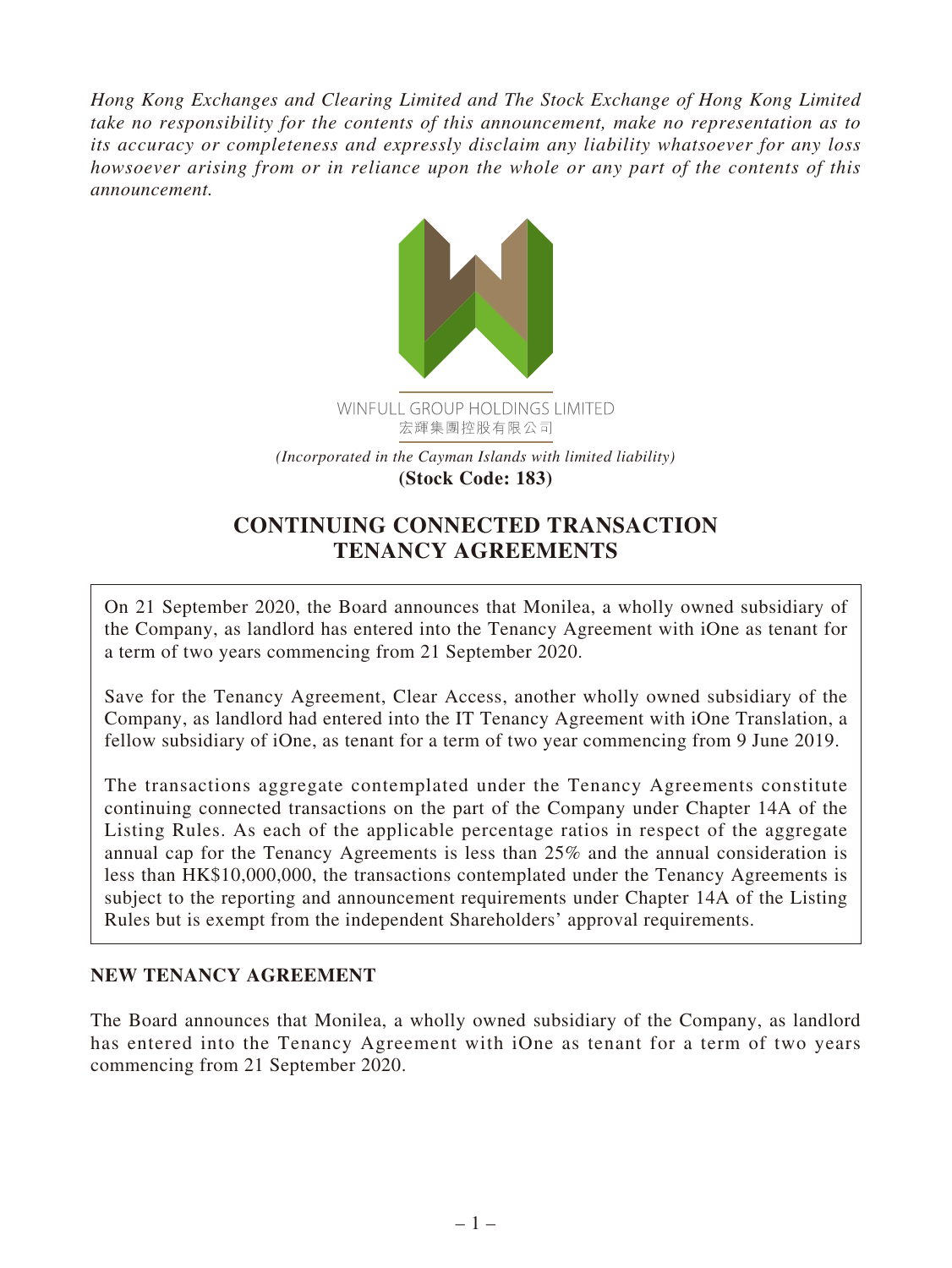The particulars of the Tenancy Agreement are set out below:

# **Date of Tenancy Agreement**

21 September 2020

# **Parties**

- (i) Monilea as landord; and
- (ii) iOne as tenant

iOne is a financial printing company and is wholly and beneficially owned by Mr. Pong, who is an executive Director and a controlling Shareholder. iOne is an associate of Mr. Pong and is accordingly a connected person to the Company as defined under the Listing Rules. Furthermore, Mr. Lee, who is an executive Director, is also a director of iOne.

### **Premises**

15th Floor, Far East Consortium Building, No. 121 Des Voeux Road Central, Hong Kong

### **Gross Floor Area**

7,303 sq. ft.

# **Term**

Two (2) years commencing from 21 September 2020

# **Rent and Annual Cap**

The monthly rent shall be HK\$233,000. Based on the monthly rental payment under the Tenancy Agreement, the maximum aggregate annual cap for the transaction contemplated under the Tenancy Agreement for each of the two coming years of the terms of the Tenancy Agreement will be HK\$2,796,000.

Save for the Tenancy Agreement, Clear Access, another wholly owned subsidiary of the Company, as landlord had entered into the IT Tenancy Agreement with iOne Translations, which is a fellow subsidiary of iOne and is wholly and beneficially owned by Mr. Pong, as tenant for a term of two year commencing from 9 June 2019. The monthly rent of IT Tenancy Agreement is HK\$46,000. Based on the monthly rental payment under the Tenancy Agreements, the maximum aggregate annual cap for these two transactions contemplated under the Tenancy Agreements for each of the two coming years will be HK\$3,348,000.

The monthly rent of the Tenancy Agreements are determined after arm's length negotiations with reference to the monthly rental of other similar premises in the Hong Kong market and the professional valuation report issued by Ascent Partners Valuation Service Limited dated 16 September 2020 and 14 June 2019, respectively.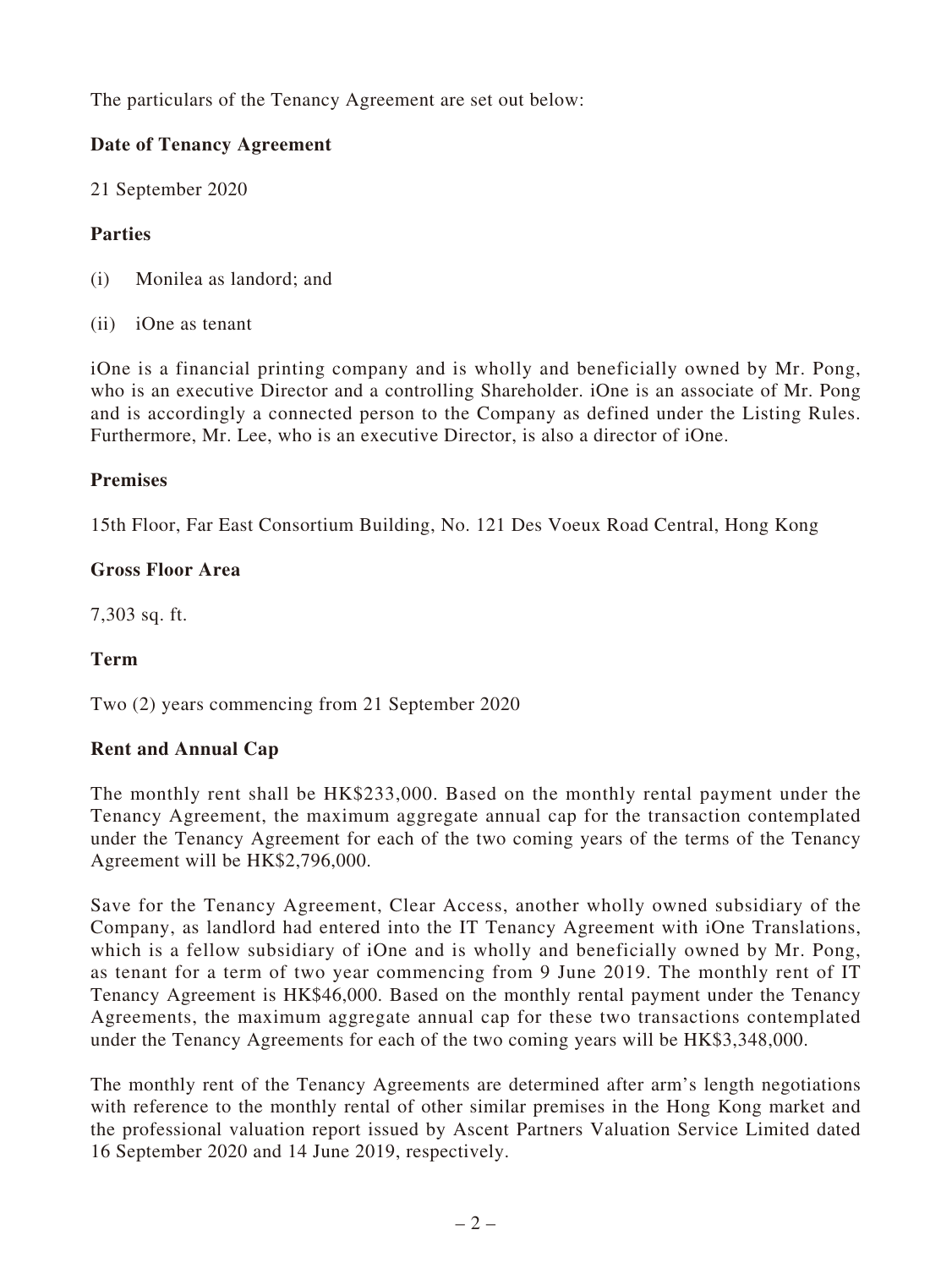## **REASONS FOR THE TRANSACTION**

The Group is principally engaged in investment, trading and development of properties and securities investment and trading.

The Directors consider that it is in the commercial interests of the Company since Monilea receives recurring rentals in connection with the Office Premises. Since iOne is a connected person to the Company, on the same commercial terms as would be offered to third parties, Monilea would prefer to rent the Office Premises to iOne which and which business the Directors of the Company are familiar with.

The terms of the Tenancy Agreement were arrived at after arm's length negotiations between the Company and iOne with reference to the market terms of similar office properties in Hong Kong and the professional valuation report issued by Ascent Partners Valuation Service Limited dated 16 September 2020.

The Directors, including the independent non-executive Directors, consider that the transactions contemplated under the Tenancy Agreements are in the ordinary and usual course of business of the Company and the terms of the Tenancy Agreements are based on normal commercial terms and are fair and reasonable and in the interests of the Company and the independent Shareholders as a whole.

Mr. Pong, being an executive Director who has a material interest in the transaction contemplated under the Tenancy Agreement, has abstained from voting on the relevant board resolutions of the Company approving the same. Mr. Lee, who is common Director of the Company and iOne, has also abstained from voting on the relevant board resolutions of the Company approving the same due to his potential conflict of interests.

#### **LISTING RULES IMPLICATIONS**

iOne is a financial printing company wholly and beneficially owned by Mr. Pong, who is an executive Director and a controlling Shareholder. Mr. Pong, together with corporations controlled by him, also holds an aggregate of 3,811,515,668 Shares (representing approximately 68.70% of the issued share capital of the Company) of which 3,346,419,668 Shares are beneficially owned by Virtue Partner Group Limited, a company wholly owned by Mr. Pong and 465,096,000 Shares are personally owned by Mr. Pong, of which 145,300,000 Shares represent the share options granted to him by the Company. Accordingly, iOne is a connected person to the Company as defined under the Listing Rules.

iOne Translations is a translation company, which is a fellow subsidiary of iOne and is wholly and beneficially owned by Mr. Pong. iOne Translations is an associate of Mr. Pong and is accordingly a connected person to the Company as defined under the Listing Rules.

The transaction contemplated under the IT Tenancy Agreement constitute a continuing connected transaction on the part of the Company under Chapter 14A of the Listing Rules. As all the percentage ratios (other than the profits ratio) are below 5% and the aggregate annual consideration is less than HK\$3,000,000, the transactions contemplated under the IT Tenancy Agreement constitute de minimis transaction under Chapter 14A of the Listing Rules and is fully exempted.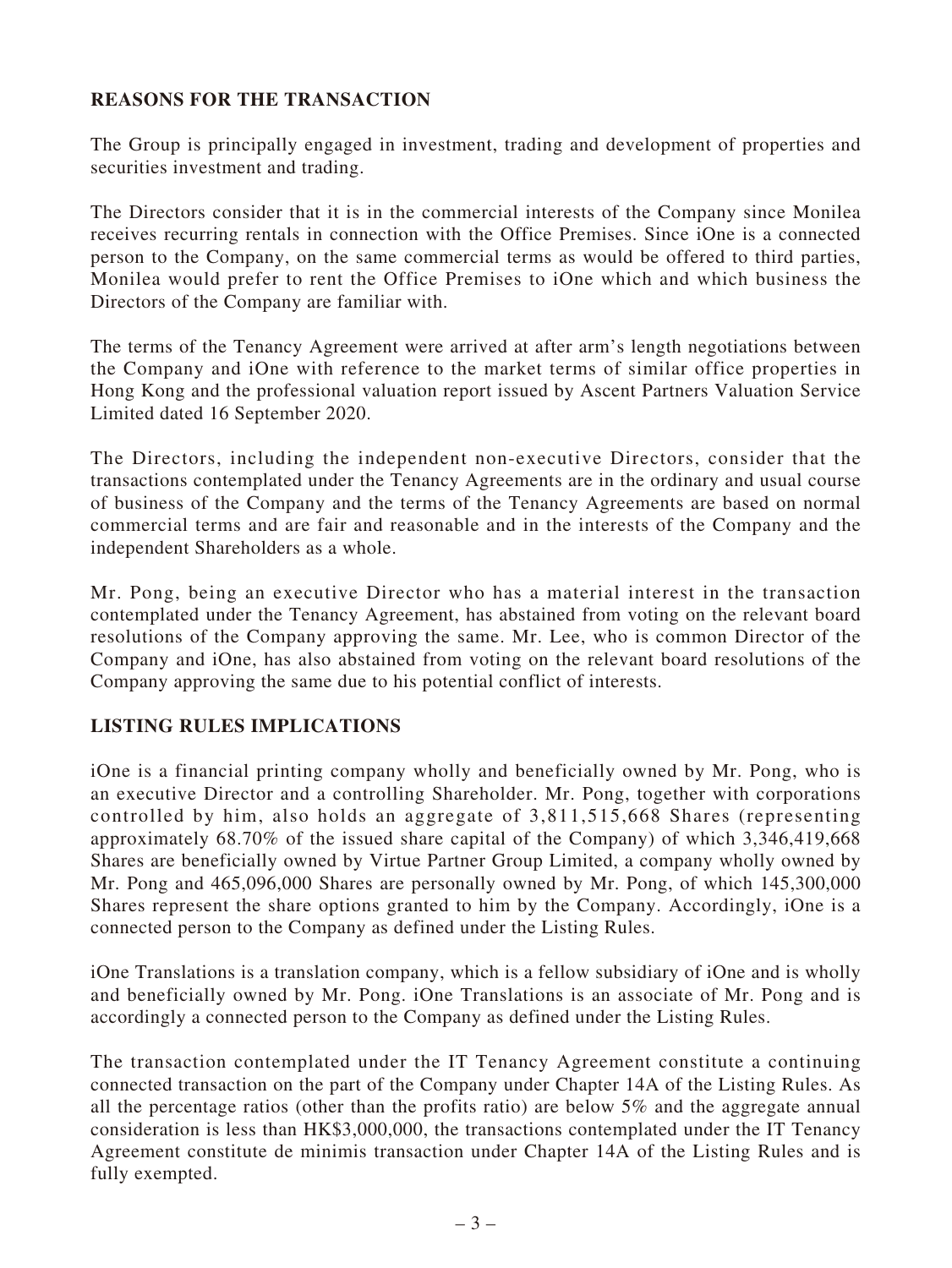The transactions contemplated under the Tenancy Agreements constitute continuing connected transactions on the part of the Company under Chapter 14A of the Listing Rules. As each of the applicable percentage ratios in respect of the aggregate annual cap for the Tenancy Agreements is less than 25% and the annual consideration is less than HK\$10,000,000, the transactions contemplated under the Tenancy Agreements are subject to the reporting and announcement requirements under Chapter 14A of the Listing Rules but is exempt from the independent Shareholders' approval requirements.

### **DEFINITIONS**

In this announcement, the following expressions have the meanings set out below unless the context requires otherwise.

| "associate"            | has the meanings as defined in the Listing Rules                                                                                                                                         |
|------------------------|------------------------------------------------------------------------------------------------------------------------------------------------------------------------------------------|
| "Board"                | the board of Directors                                                                                                                                                                   |
| "Company"              | Winfull Group Holdings Limited, a company incorporated in the<br>Cayman Islands with limited liability, the issued Shares of which<br>are listed on the Main Board of the Stock Exchange |
| "Clear Access"         | Clear Access Global Limited, a company incorporated in British<br>Virgin Islands and is a wholly owned subsidiary of the Company                                                         |
| "connected person(s)"  | has the meaning ascribed to this term under the Listing Rules                                                                                                                            |
| "Directors"            | directors of the Company                                                                                                                                                                 |
| "Group"                | the Company and its subsidiaries                                                                                                                                                         |
| "HK\$"                 | Hong Kong dollars, the lawful currency of Hong Kong                                                                                                                                      |
| "Hong Kong"            | the Hong Kong Special Administrative Region of the People's<br>Republic of China                                                                                                         |
| "iOne"                 | iOne Financial Press Limited, a company incorporated in Hong<br>Kong and is wholly and beneficially owned by Mr. Pong                                                                    |
| "iOne Translation"     | iOne Translation Company Limited, a company incorporated in<br>Hong Kong and a fellow subsidiary of iOne and is also wholly and<br>beneficially owned by Mr. Pong                        |
| "IT Tenancy Agreement" | the tenancy agreement dated 21 June 2019 entered into between<br>the Clear Access as landlord and iOne Translation as tenant                                                             |
| "Listing Rules"        | the Rules Governing the Listing of Securities on the Stock<br>Exchange                                                                                                                   |